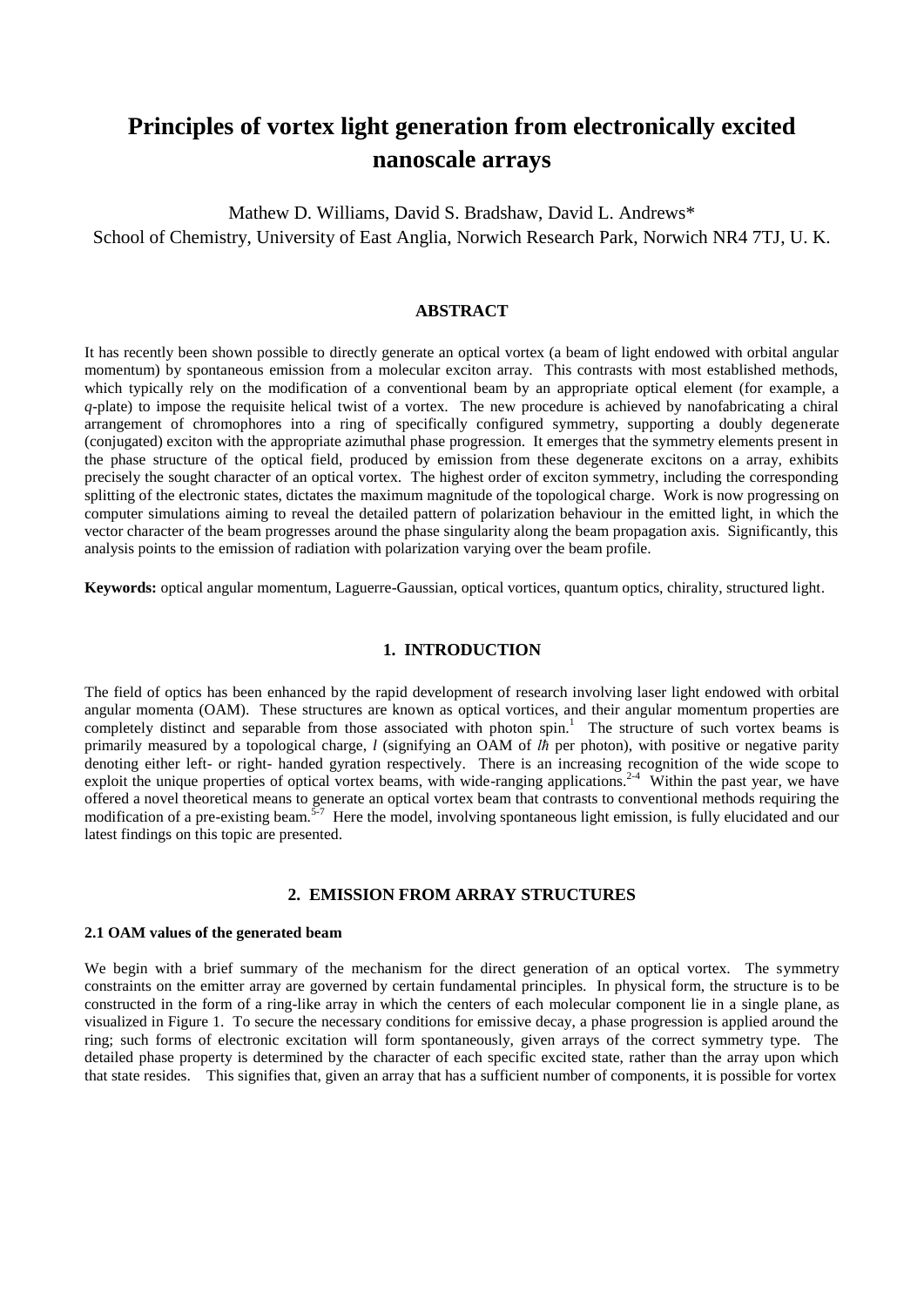

Figure 1. One potential schematic cross-section for a *n*-dipole nanoarray conforming to point group *C<sup>n</sup>* , where each emitter has a circular disposition around the ring represented by  $(r, \theta, z)$  and orientation  $(\alpha, \beta, z)$ .

structures of various topological charge to be generated from a single array. Suitable symmetry structures required for the arrays can be identified by examining the Schoenflies point group tables.<sup>[8-9](#page-4-3)</sup> Point group symmetries that feature biaxial degeneracy are required (for the two axes defining the plane of the ring) with a lack of 'vertical' mirror symmetry (whose presence would undermine the sought progression of phase around the ring). Satisfying these criteria, suitable families of point groups prove to be  $C_n$ ,  $C_{nh}$ ,  $S_n$ ,  $T$ ,  $T_h$ , where  $n$  is the number of chromophores comprising the ring; these are all symmetry groups in which the majority of allowed symmetry elements are pure rotations. Attention now focuses on the doubly degenerate irreducible representations that are found within these groups. On excitation of the ring-like array the electronic excitation is delocalized across the composite molecules to form an exciton, hence, our concern is with decay transitions from those exciton states.<sup>[10](#page-4-4)</sup> Assuming that such decay terminates at a ground state (usually a totally symmetric representation), then the symmetry character of the initial excited state maps directly on to the symmetry of the decay transition, and hence the vortex structure of the emitted electromagnetic radiation. Table 1 details the possible integer values of orbital angular momentum that may be emitted from an array with the defined symmetry below, characterized by its respective Schoenflies point group. An analysis on the quantum theory behind our model, including information on the excitonic wavefunction and Hamiltonian, is to be found in another recent Proceedings[.](#page-4-5) 7

Cylindrical polar coordinates  $(r, \theta, z)$  are logically deployed in the analysis for the ring, whereas the individual dipoles are better described by a spherical polar coordinate basis  $(a, \beta, z)$ . The dipole network displayed in Fig. 1 is representative of the symmetry requirements for a  $C_n$  point group structure. Setting  $\alpha = \pi/2$ , the array adopts a higher order of symmetry and thus group,  $C_{nh}$ , which is also a permitted structure. However, if  $\alpha \neq 0$ ,  $\beta = 0$  or  $\pi$ , we form a structure that is no longer capable of supporting an appropriate excitonic state, in consequence of the vertical mirror plane introduced, which undermines the spiral azimuthal phase structure required for a vortex emission.

#### **2.2 Structure of the excitonic energy levels**

As a result of their differences in symmetry, the energy levels that relate to the exciton will split. Taking the simplest case of  $n = 3$  emitters, noting that a two-molecule array will not produce the desired effect, it is determined that the energy levels correspond to a non-degenerate state (belonging to the totally symmetric representation *A*), with energy  $E_u - 2U$ , and two doubly degenerate (*E* representation) states of energy  $E_u + U$  – where  $E_u$  is the energy of the isolated molecular component and *U* relates to the coupling between the components. Table 2 shows information corresponding to an *n* component array; here, the integer *p* is assigned to each permitted excitonic symmetry and *q* is used to label each doubly degenerate energy level of the exciton. From Table 2, an energy level diagram is now constructed for the  $n = 9$ component case and displayed in Figure 2.<sup>[11](#page-4-6)</sup>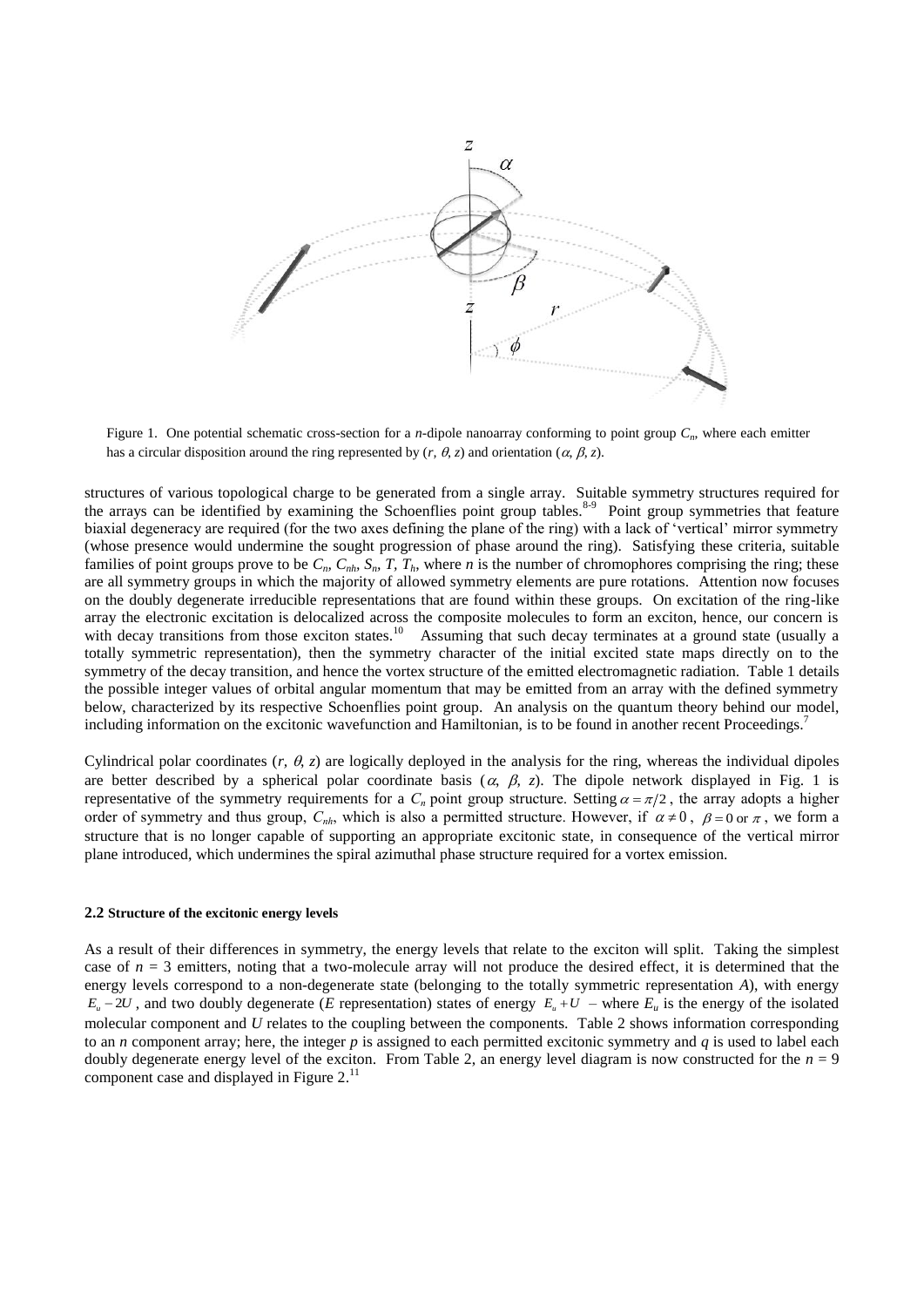Table 1: Summary of the allowed topological charge *l*, for OAM outputs based on arrays of the allowed symmetry groups. For the  $S_n$  groups,  $q = 0$  if  $i \notin \{S_n\}$ ;  $q = 1$  if  $i \in \{S_n\}$ . In addition (not shown), the groups *T* and  $T_h$  also support a unit topological charge. The entries in the last row, which apply to the general case, express the necessary conditions incorporating a *floor function* [12](#page-4-7) .

| Number         | Symmetry group                          |                                                                      |
|----------------|-----------------------------------------|----------------------------------------------------------------------|
| οf             | $C_n, C_{nh}$                           | $S_n$                                                                |
| emitters       |                                         |                                                                      |
| 3              | 1                                       |                                                                      |
| $\overline{4}$ | 1                                       | 1                                                                    |
| 5              | 1,2                                     |                                                                      |
| 6              | 1,2                                     | 1                                                                    |
| 7              | 1,2,3                                   |                                                                      |
| 8              | 1,2,3                                   | 1,2,3                                                                |
| 9              | 1,2,3,4                                 |                                                                      |
| 10             | 1,2,3,4                                 | 1,2                                                                  |
| 11             | 1,2,3,4,5                               |                                                                      |
| 12             | 1,2,3,4,5                               | 1,2,3,4,5                                                            |
| n              | $ l  \leq \left  \frac{n-1}{2} \right $ | $ l  \leq \left  \left( \frac{1}{2} \right)^q \frac{n-2}{2} \right $ |

Table 2: The irreducible representations (Irrep) of the  $C_n$  excited states for  $n = \{3:9\}$ 

| n | $\boldsymbol{p}$ | $\mathbf{1}$ | 2              | 3            | 4                | 5        | 6            | 7                | 8                | 9                |
|---|------------------|--------------|----------------|--------------|------------------|----------|--------------|------------------|------------------|------------------|
| 3 | q                | $\mathbf{1}$ | $-1$           | $\mathbf{0}$ |                  |          |              |                  |                  |                  |
|   | Irrep            | $E_1$        | $E_1$          | A            |                  |          |              |                  |                  |                  |
| 4 | $\boldsymbol{q}$ | $\mathbf{1}$ | 2              | $-1$         | $\boldsymbol{0}$ |          |              |                  |                  |                  |
|   | Irrep            | $E_1$        | B              | $E_1$        | A                |          |              |                  |                  |                  |
| 5 | q                | 1            | 2              | $-2$         | $-1$             | $\theta$ |              |                  |                  |                  |
|   | Irrep            | $E_1$        | $E_2$          | $E_2$        | $E_1$            | A        |              |                  |                  |                  |
| 6 | $\boldsymbol{q}$ | 1            | 2              | 3            | $-2$             | $-1$     | $\mathbf{0}$ |                  |                  |                  |
|   | Irrep            | $E_1$        | E <sub>2</sub> | B            | $E_2$            | $E_1$    | A            |                  |                  |                  |
| 7 | $\boldsymbol{q}$ | $\mathbf{1}$ | 2              | 3            | $-3$             | $-2$     | $-1$         | $\boldsymbol{0}$ |                  |                  |
|   | Irrep            | $E_1$        | E <sub>2</sub> | $E_3$        | $E_3$            | $E_2$    | $E_1$        | A                |                  |                  |
| 8 | $\boldsymbol{q}$ | $\mathbf{1}$ | 2              | 3            | 4                | $-3$     | $-2$         | $-1$             | $\boldsymbol{0}$ |                  |
|   | Irrep            | $E_1$        | E <sub>2</sub> | $E_3$        | $E_4$            | $E_3$    | $E_2$        | $E_1$            | A                |                  |
| 9 | q                | 1            | 2              | 3            | 4                | $-4$     | $-3$         | $-2$             | $-1$             | $\boldsymbol{0}$ |
|   | Irrep            | $E_1$        | $E_2$          | $E_3$        | $E_4$            | $E_4$    | $E_3$        | E <sub>2</sub>   | $E_1$            | A                |

With the labeling given by the irreducible representations seen in Table 2, the  $E_q$ ,  $A$  (and also  $B$ , if present) states each have a different symmetry energy, as seen in Figure 2. Each doubly degenerate exciton denoted by a subscript *q* will therefore have a unique and discernable emission wavelength. This is consistent with Kasha's rule (more often applied in the context of vibrational sub-levels), where the emission usually relates to the energy gap between the lowest-lying energy level and the ground state. Physically, the exciton pair with the lowest energy will be favored and associated with the highest |*q*| value, which will also correspond to the largest topological charge for the emitted vortex.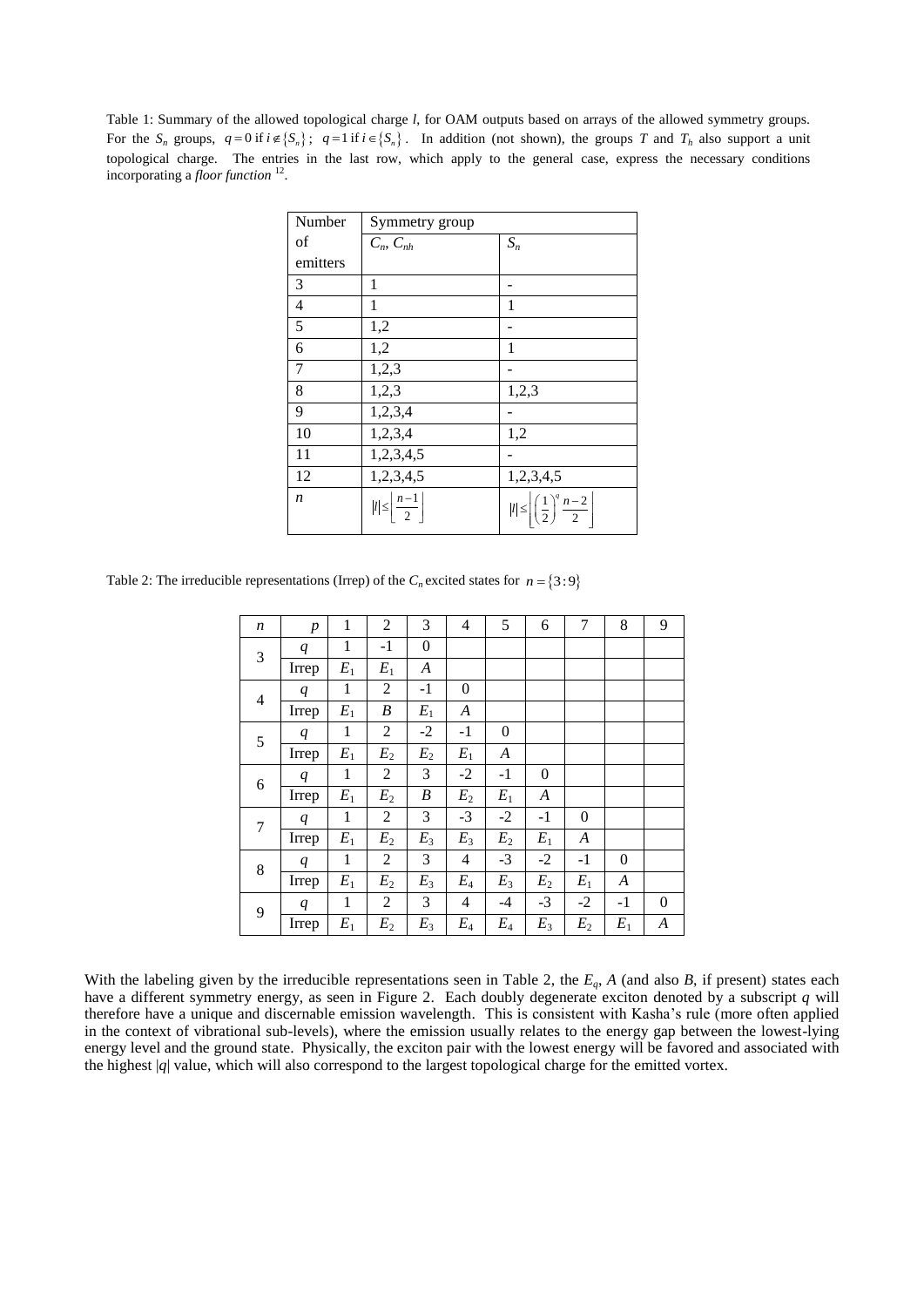

Figure 2: The corresponding excitonic irreducible representations and Davydov energy level splitting for an array of  $n = 9$ and thus  $C_9$  point group symmetry as detailed in Table 2.

# **3. POLARIZATION STRUCTURES**

In this Section we present preliminary simulations for the phase and amplitude, and also the polarization structure, of electromagnetic fields produced from arrays of the kind detailed above, taking as an example the case of three emitters. These plots represent the vector field established by the exciton, typical of the  $l = 1$  topological charge the system is tailored for. The left-hand panel of Figure 3 exhibits the phase progression, coded through the colors of the visible spectrum, with a depth of color indicating the field amplitude. In the right-hand panel, arrows indicate the corresponding direction of a linear polarization vector. The observable  $\pi$  rotation in the polarization contours is consistent with earlier geometric surface work on umbilic points,<sup>[13-15](#page-4-8)</sup> and in particular the lemon structure of the singular value in the optical field. $16-17$ 



Figure 3: Two depictions for an array of  $n = 3$  and  $l = 1$ : a phase map exhibiting the spiral structure of established by the relaxation of the exciton with the amplitude of the overlaid (*left*); a polarization map indicating the umbilic point coinciding with the singular value in the electric field (*right*). Plots span x and y distances of to  $(0.4/2\pi)$  times the optical wavelength.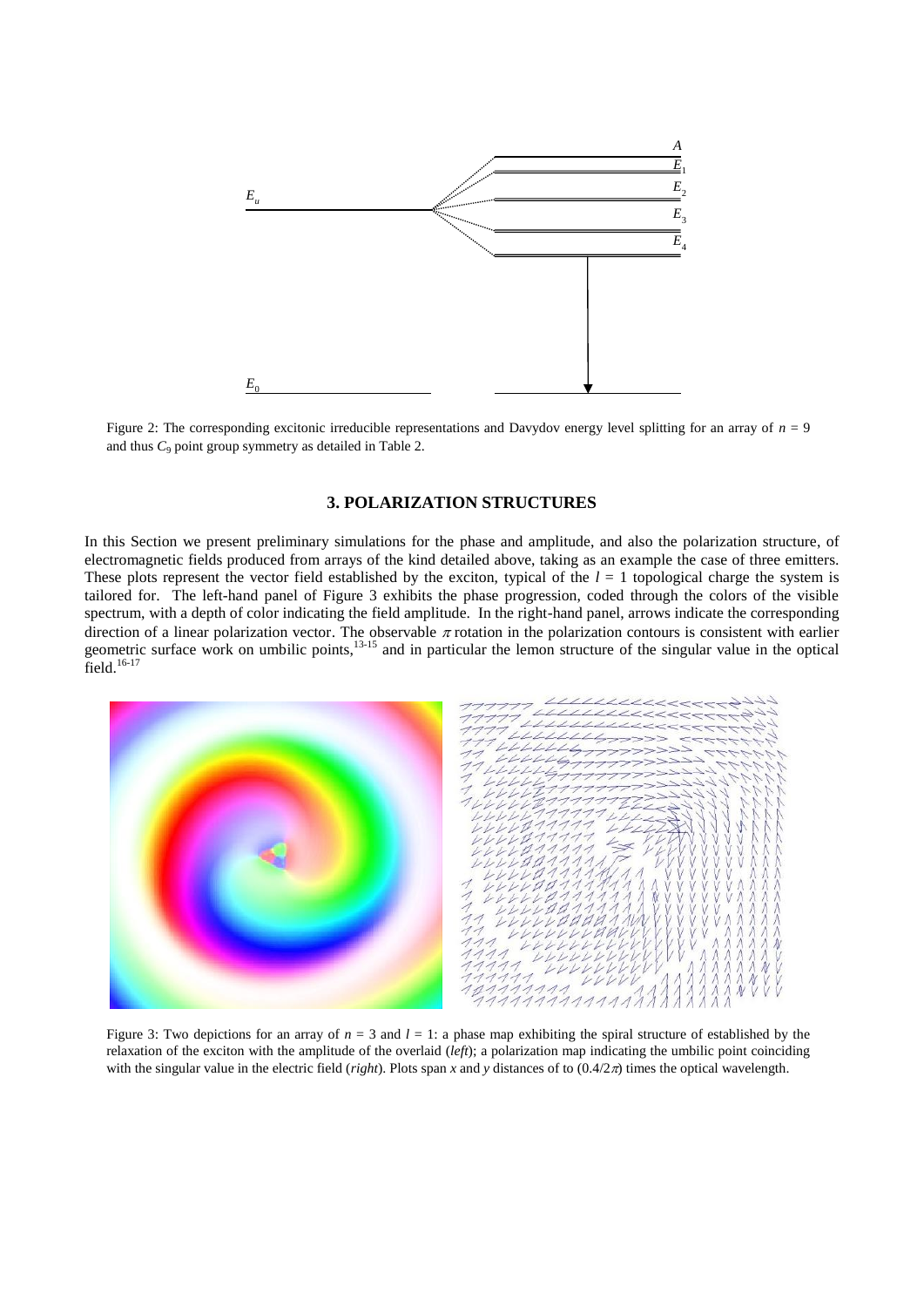# **4. DISCUSSION**

This paper assesses and further develops the possibility that structured light may be produced spontaneously at the single photon level. To generate such twisted light, the analysis describes a ring-like array that needs to be suitably fabricated. In fact, on extension of this groundwork, a variety of possible implementation techniques might be envisaged. An obvious alternative is a multi-chromophore architecture, which could satisfy the necessary conditions if distinct electronic transitions occur in each chromophore;<sup>[18-19](#page-5-1)</sup> such possibilities could offer means to achieve the symmetry exhibited by Figure 1. By more extensive means,  $20-21$  it is conceivable that tailored arrays could be manufactured directly, to provide for extensive electronic couplings between pairs of neighboring nanoscale antennae. There are options for a variety of planar deposition techniques, $^{22-23}$  $^{22-23}$  $^{22-23}$  including those that can produce layered chiral thin films of dielectric materials,  $^{24}$  $^{24}$  $^{24}$  or others that provide for tailored metallic structures exhibiting delocalized electronic motions.  $^{25-26}$  $^{25-26}$  $^{25-26}$ Electron beam and other forms of lithography could be used to etch suitable substrate surfaces, $27-29$  and further opportunities might be afforded by quantum dot nanoarrays,  $30$  given the possibility of forming anisotropic components with directional emission properties.<sup>[31](#page-5-8)</sup> Lastly, since magnetic guidance proves amenable to maneuvering magnetizable nanoparticles, this too might afford a means of fulfilling the demanding symmetry conditions without having to fabricate materials with the necessary intrinsic geometry.<sup>[32](#page-5-9)</sup>

## **ACKNOWLEDGEMENTS**

The authors would like to thank the University of East Anglia and Leverhulme Trust for funding this research.

## **REFERENCES**

- <span id="page-4-0"></span>[1] Bialynicki-Birula, I. and Bialynicka-Birula, Z., "Canonical separation of angular momentum of light into its orbital and spin parts," J. Opt. 13, 064014 (2011).
- <span id="page-4-1"></span>[2] Allen, L., Barnett, S. M. and Padgett, M. J., [Optical Angular Momentum], Taylor & Francis Group, Bristol (2003).
- [3] Andrews, D. L., [Structured Light and its Applications: An Introduction to Phase-Structured Beams and Nanoscale Optical Forces], Academic, Amsterdam, Boston (2008).
- [4] Andrews, D. L. and Babiker, M., [The Angular Momentum of Light], Cambridge University Press, Cambridge, UK (2013).
- <span id="page-4-2"></span>[5] Coles, M. M., Williams, M. D., Saadi, K., Bradshaw, D. S. and Andrews, D. L., "Chiral nanoemitter array: A launchpad for optical vortices," Laser & Photon. Rev. 7, 1088-1092 (2013).
- [6] Williams, M. D., Coles, M. M., Saadi, K., Bradshaw, D. S. and Andrews, D. L., "Optical Vortex Generation from Molecular Chromophore Arrays," Phys. Rev. Lett. 111, 153603 (2013).
- <span id="page-4-5"></span>[7] Williams, M. D., Coles, M. M., Bradshaw, D. S. and Andrews, D. L., "Optical vortex mode generation by nanoarrays with a tailored geometry," Proc. SPIE 8999, 89990Q (2014).
- <span id="page-4-3"></span>[8] Salthouse, J. A., Ware, M. J. and Ware, M. J., [Point Group Character Tables and Related Data], Cambridge University Press, London (1972).
- [9] Carter, R. L., [Molecular symmetry and group theory], J. Wiley, New York (1998).
- <span id="page-4-4"></span>[10] Valkunas, L. A., Darius and Mancal, T., [Molecular excitation dynamics and relaxation: quantum theory and spectroscopy], Wiley-VCH, Weinheim (2013).
- <span id="page-4-6"></span>[11] Williams, M. D., Coles, M. M., Bradshaw, D. S. and Andrews, D. L., "Direct generation of optical vortices," Phys. Rev. A 89, 033837 (2014).
- <span id="page-4-7"></span>[12] Weisstein, E. W., [CRC Concise Encyclopedia of Mathematics], Chapman & Hall/CRC, Boca Raton (2003).
- <span id="page-4-8"></span>[13] Berry, M. and Hannay, J., "Umbilic points on Gaussian random surfaces," J. Phys. A: Math. Gen. 10, 1809 (1977).
- [14] Dennis, M. R., "Polarization singularity anisotropy: determining monstardom," Opt. Lett. 33, 2572-2574 (2008).
- [15] Wolf, E., [Progress in Optics], Elsevier Science, Amsterdam (2009).